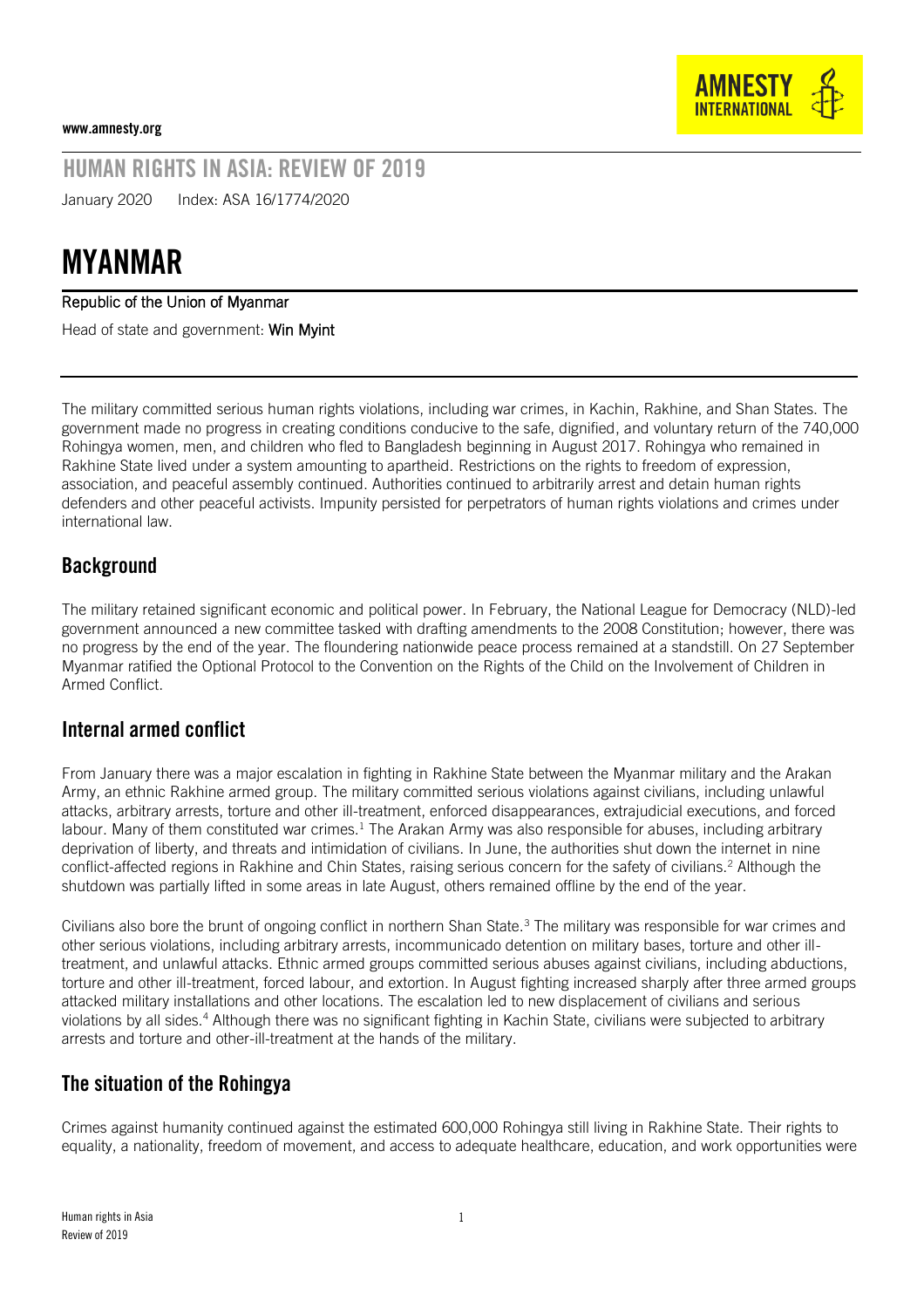routinely violated. Seven years after they were forced from their homes, some 128,000 people – mostly Rohingya – remained confined to squalid detention camps within Rakhine State, reliant on humanitarian assistance for their survival.

The government failed to take meaningful action to create conditions conducive for the return of the hundreds of thousands of Rohingya who fled Myanmar from 2017 and during previous waves of violence. Despite government claims, there was no progress in implementing the recommendations of the Advisory Commission on Rakhine State. The authorities severely restricted access for humanitarian workers and independent journalists.

#### Displacement and humanitarian access

Tens of thousands of civilians were displaced as a result of conflict. In Rakhine State, fighting between the military and the Arakan Army forced more than 30,000 people to flee their homes. In northern Shan State, fighting displaced several thousand people. Many were displaced multiple times, often for short periods, affecting their access to livelihoods and their short and long-term food security. Older people were specifically impacted by conflict and displacement, in particular with regard to their rights to healthcare and to livelihoods.<sup>5</sup> The authorities – both civilian and military – continued to impose restrictions on humanitarian access throughout the country.

## Freedom of expression, association, and peaceful assembly

Authorities continued to arrest and imprison people for peacefully exercising their human rights, including political activists, media workers and human rights defenders. The military targeted political activists and critics in criminal cases. In August filmmaker Min Htin Ko Ko Gyi was sentenced to one year in prison. He had been arrested in April and charged for criticizing the military's role in politics on social media.<sup>6</sup> In April and May, seven young people were arrested and charged for satirical performances criticizing the military. Six were subsequently sentenced to between one and a half and two and a half years in prison. All seven were facing further charges by the end of the year.<sup>7</sup>

The authorities used broad and vaguely worded laws to stifle dissent and restrict the rights to freedom of expression, association and peaceful assembly. They included Section 66(d) the Telecommunications Act, the Privacy Law, the Peaceful Assembly and Peaceful Procession Law, and Penal Code provisions. Despite its overwhelming parliamentary majority, the NLD-led administration failed to review or amend laws that restricted these rights.

In May, Reuters journalists Wa Lone and Kyaw Soe Oo were released as part of a mass prisoner amnesty.<sup>8</sup> The pair had been sentenced to seven years in prison for reporting on atrocities against Rohingya in Rakhine State. Despite these releases, journalists continued to face arbitrary arrest, prosecution and harassment in connection with their work.

## **Impunity**

Impunity persisted for serious human rights violations and abuses, including crimes under international law. The government refused to cooperate with international investigative mechanisms. The Independent Commission of Enquiry, established by the government to probe abuses in Rakhine State from August 2017, lacked competence, independence, and impartiality. The commission's final report, due in late August, was postponed until January 2020. In February the military announced the creation of an "Investigative Court" to examine allegations of violations and abuses in Rakhine State. The court, which would involve members of the military investigating military violations, was clearly not independent nor impartial. Investigations into ongoing violations and abuses in other parts of the country were rare, and suspected perpetrators were seldom held to account.

Despite the lack of justice in Myanmar, the UN Security Council failed to refer the situation to the International Criminal Court (ICC).

## International scrutiny

Myanmar denied access to the UN Special Rapporteur on the situation of human rights in Myanmar for a second year. In September the UN Fact-Finding Mission (FFM) on Myanmar presented its final report on serious and ongoing violations.